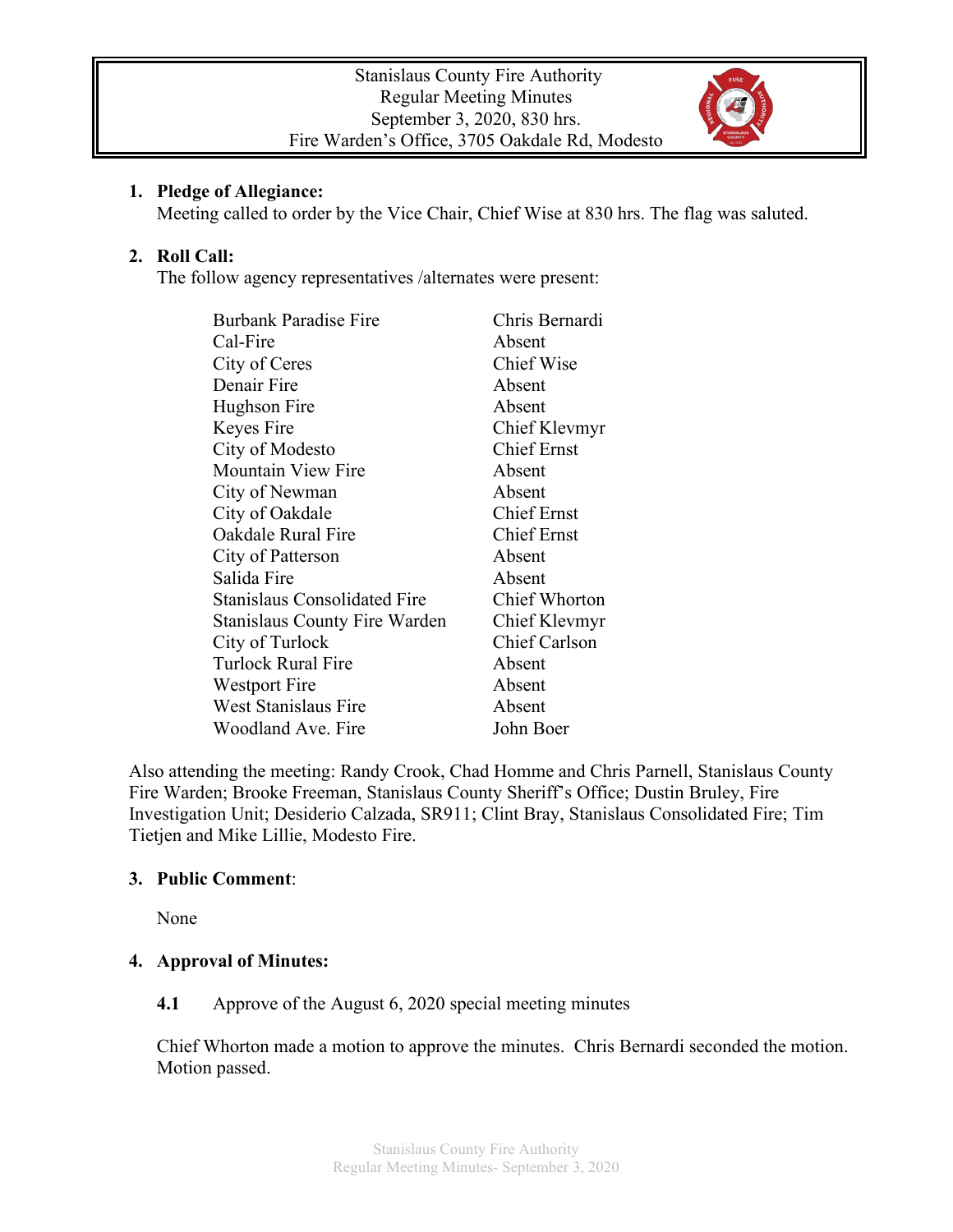### **5. Staff / Committee Reports:**

# **5.1 Fire Investigation Report**

### **NFPA Technical Committee Report**

- Dustin Bruley reported on the investigations during the reporting period. A summary report was included in the agenda packet and a full break down report was emailed to Chief's prior to today's meeting.
- Chief Ernst requested a better line of communication and would like a call as soon as there is a critical incident. Dustin Bruley agreed to call.

## **5.2 Fire Prevention Report**

- Chief Crook reported that Fire Prevention has remained very busy for the last six months but has been working with limited staff due to the EOC being activated for the COVID-19 Response and staff were assigned to assist.
- Do not have stats at this time for the same reason.
- Will start making contact with schools to start walk-throughs.
- New computer system, Streamline is coming. Training on new system was paused due to COVID-19.
- Chief Crook has been trying to get a hold of someone at the State Fire Marshal's office about State Bill 85 to inquire about compliance of district reporting for annual inspections.
- Chief Ernst inquired on pallet yards and compliance due to all of the yards that are popping up. Chief Crook replied they have been visiting the sites often, about 4 – 6 times a year and they have been compliant. Going to continue to make consistent visits to keep them compliant and also working with County Counsel on a possibility of serving citations to the companies that are out of compliance.
- Chief Ernst questioned whether salaries of RFA funded staff that are working in the EOC will be credited to RFA budget. Finance Manager Brooke Freeman replied that currently those staff members are being coded to a special account in order to track salaries so reimbursement to the RFA budget can happen in the future with a mid-year adjustment to the fund balance.

## **5.3 Fire Communications Report**

- Communications Coordinator Chad Homme reported regarding AB109 projects:
	- o Mobile Installation Vendor 10-4 about completed with bond to start work. Motorola equipment replacement will be fast. Kenwood's will take longer.
	- o Acquisition of pagers working on sole sourcing since there is only one vendor available.
	- o Station Alerting Phoenix G2, waiting on the Purchase Order now.
	- o Radio sites Patterson site's antennas are installed. Tate equipment is on order to complete.
- Everbridge they are changing their methodology on how they are charging us. Currently using for COVID-19 text notifications which is putting us over the threshold. Going to submit invoice to COVID-19 Response for payment for 20/21.
- John Boer requested AB109 account balance.